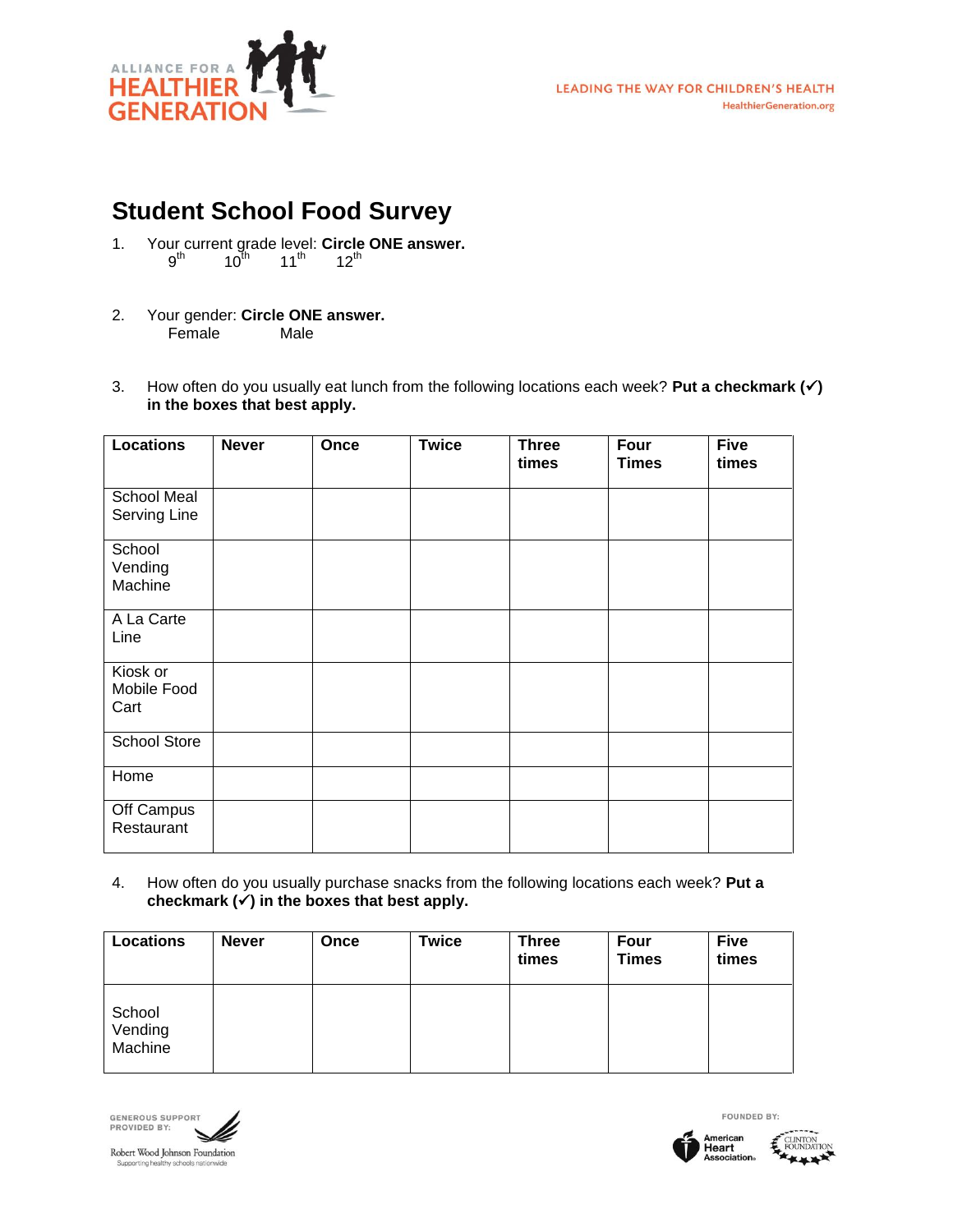| <b>Locations</b>        | <b>Never</b> | Once | <b>Twice</b> | <b>Three</b><br>times | <b>Four</b><br><b>Times</b> | <b>Five</b><br>times |
|-------------------------|--------------|------|--------------|-----------------------|-----------------------------|----------------------|
| A La Carte<br>Line      |              |      |              |                       |                             |                      |
| <b>School Store</b>     |              |      |              |                       |                             |                      |
| In-School<br>Fundraiser |              |      |              |                       |                             |                      |
| Off Campus<br>Store     |              |      |              |                       |                             |                      |

- 5. On average, how much do you spend at lunch per day outside of the School Meal line (in the A La Carte serving line, School Vending Machine, School Store)? **Circle the ONE answer that best applies.**
	- a. \$0
	- b. \$0-\$0.99
	- c. \$1-\$1.99
	- d. \$2-\$3.99
	- e. \$4-\$6
	- f. More than \$6
- 6. When you are deciding what to eat or buy for lunch, how important is health and nutrition when you choose your foods? **Circle the ONE answer that best applies.**
	- a. Very important
	- b. Somewhat important
	- c. Not important
- 7. How would you rate the general nutritional quality (healthfulness) of **School Meals**? **Circle the ONE answer that best applies.**
	- a. Very nutritious
	- b. Somewhat nutritious
	- c. Not very nutritious
	- d. Not at all nutritious
- 8. How would you rate the general nutritional quality (healthfulness) of foods served in the **A LA CARTE** serving line? **Circle the ONE answer that best applies.**
	- a. Very nutritious
	- b. Somewhat nutritious
	- c. Not very nutritious
	- d. Not at all nutritious
- 9. Which of the following foods would you most likely buy? **Circle ALL that apply.**
	- a. Fruit smoothies
	- b. Whole fresh fruit
	- c. Fresh cut fruits
	- d. Fresh cut veggies
	- e. Fruit cups
	- f. Low fat energy bar
	- g. Low fat yogurt

<sup>08-834</sup>\_StudentSchoolFoodSurvey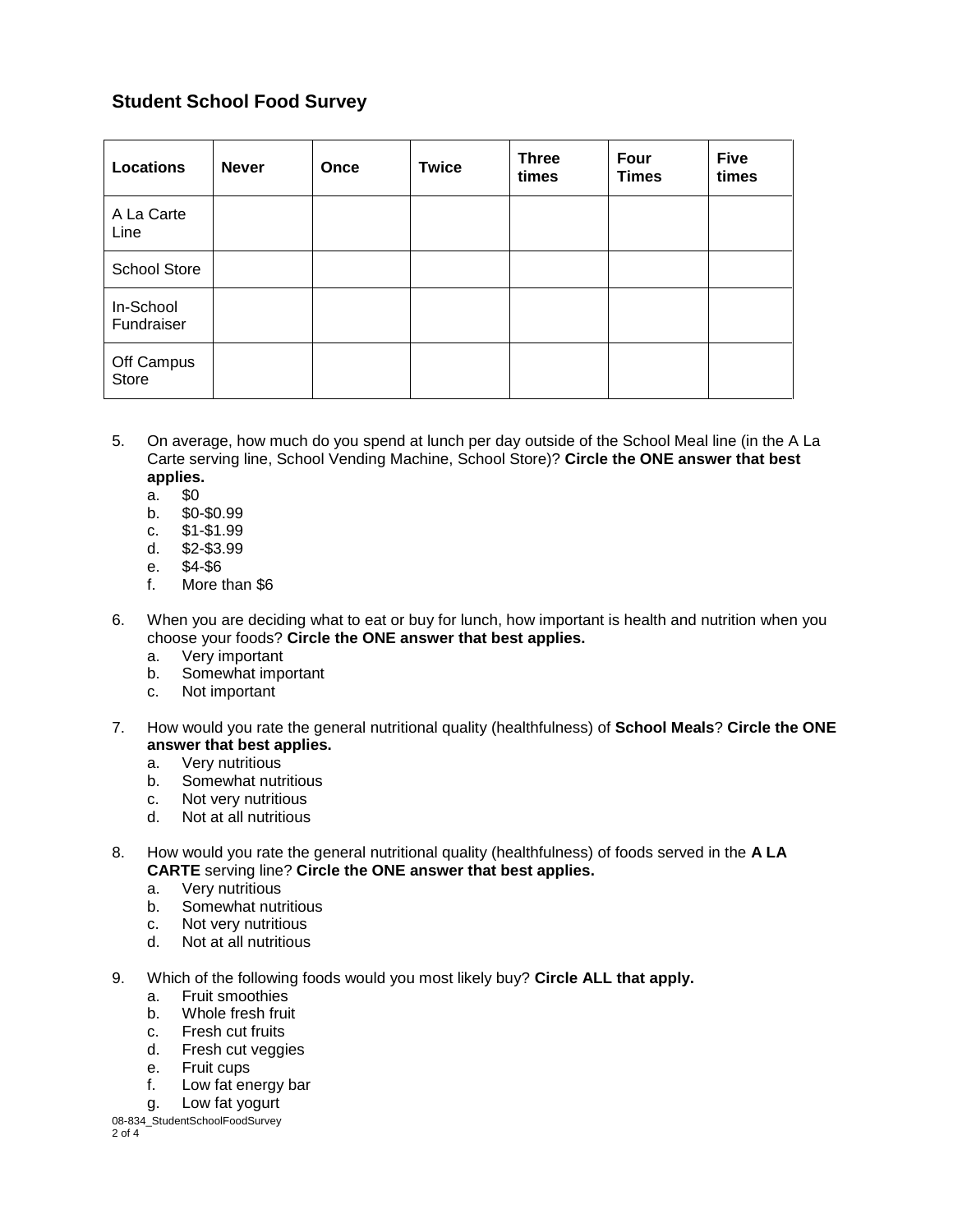- h. Low fat cheese sticks
- i. Nuts, seeds or dried fruit
- j. Baked chips
- k. Baked french fries or tater tots (not fried)
- l. Low-fat pizza
- m. Baked chicken products (not fried)
- n. Other? Please describe \_\_\_\_\_\_\_\_\_
- 10. How often would you buy these nutritious foods? **Circle the ONE answer that best applies.**
	- a. 0-1 times per week
	- b. 2-3 times per week
	- c. 4-5 times per week
- 11. If healthy snacks were priced cheaper than less healthy items, would that influence what you might buy? **Circle the ONE answer that best applies.**
	- a. Yes, definitely
	- b. Yes, probably
	- c. No, probably not
	- d. No, definitely not

*Please rate the following quality factors for the food that is served in the School Meals and A La Carte serving lines. Circle the answers that best apply.*

12. Temperature of hot foods

| School Meals:<br>Too hot                        | 1 | 2              | 3 | 4 | 5 | 6 | $\overline{7}$ | Not hot enough        |  |  |
|-------------------------------------------------|---|----------------|---|---|---|---|----------------|-----------------------|--|--|
| A La Carte:<br>Too hot                          | 1 | $\overline{2}$ | 3 | 4 | 5 | 6 | 7              | Not hot enough        |  |  |
| 13. Temperature of chilled foods                |   |                |   |   |   |   |                |                       |  |  |
| School Meals:<br>Too cold                       | 1 | 2              | 3 | 4 | 5 | 6 | 7              | Not cold enough       |  |  |
| A La Carte:<br>Too cold                         | 1 | 2              | 3 | 4 | 5 | 6 | 7              | Not cold enough       |  |  |
| 14. How does the food look in the serving line? |   |                |   |   |   |   |                |                       |  |  |
| School Meals:<br><b>Appetizing</b>              | 1 | 2              | 3 | 4 | 5 | 6 | $\overline{7}$ | Not appetizing        |  |  |
| A La Carte:<br><b>Appetizing</b>                | 1 | 2              | 3 | 4 | 5 | 6 | 7              | <b>Not appetizing</b> |  |  |